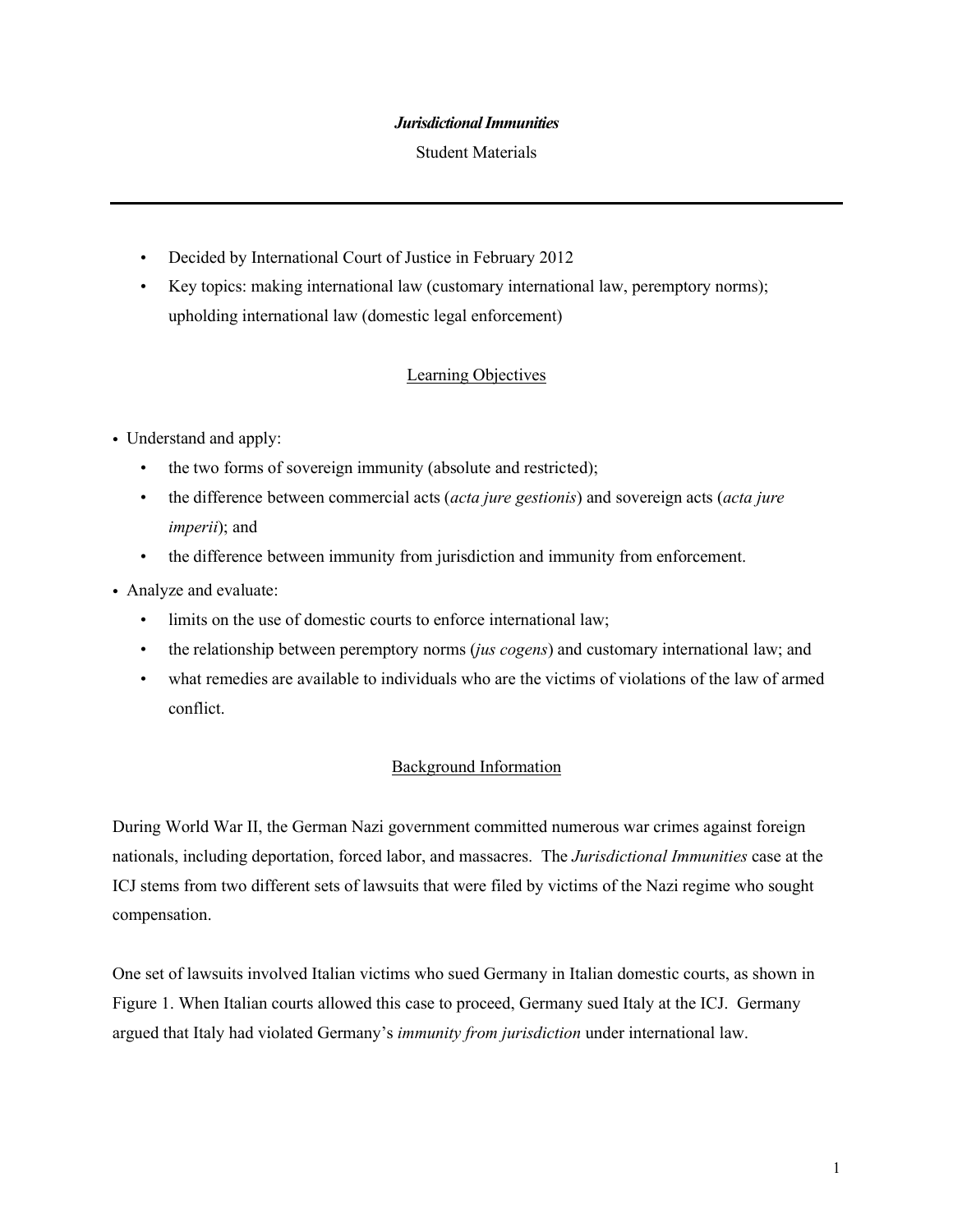The second set of lawsuits involved Greek victims, as shown in Figure 2. These victims first convinced a Greek court to order Germany to pay compensation. The Greek victims then took the Greek court order to an Italian court, which recognized the Greek court ruling as enforceable in Italy. The Greek victims then began legal proceedings to seize Villa Vigoni, a property in Italy that was owned by the German government, as compensation. Germany argued at the ICJ that Italy had violated Germany's *immunity from enforcement* under international law.





**Figure 2: Understanding Facts from the Greek Lawsuits**

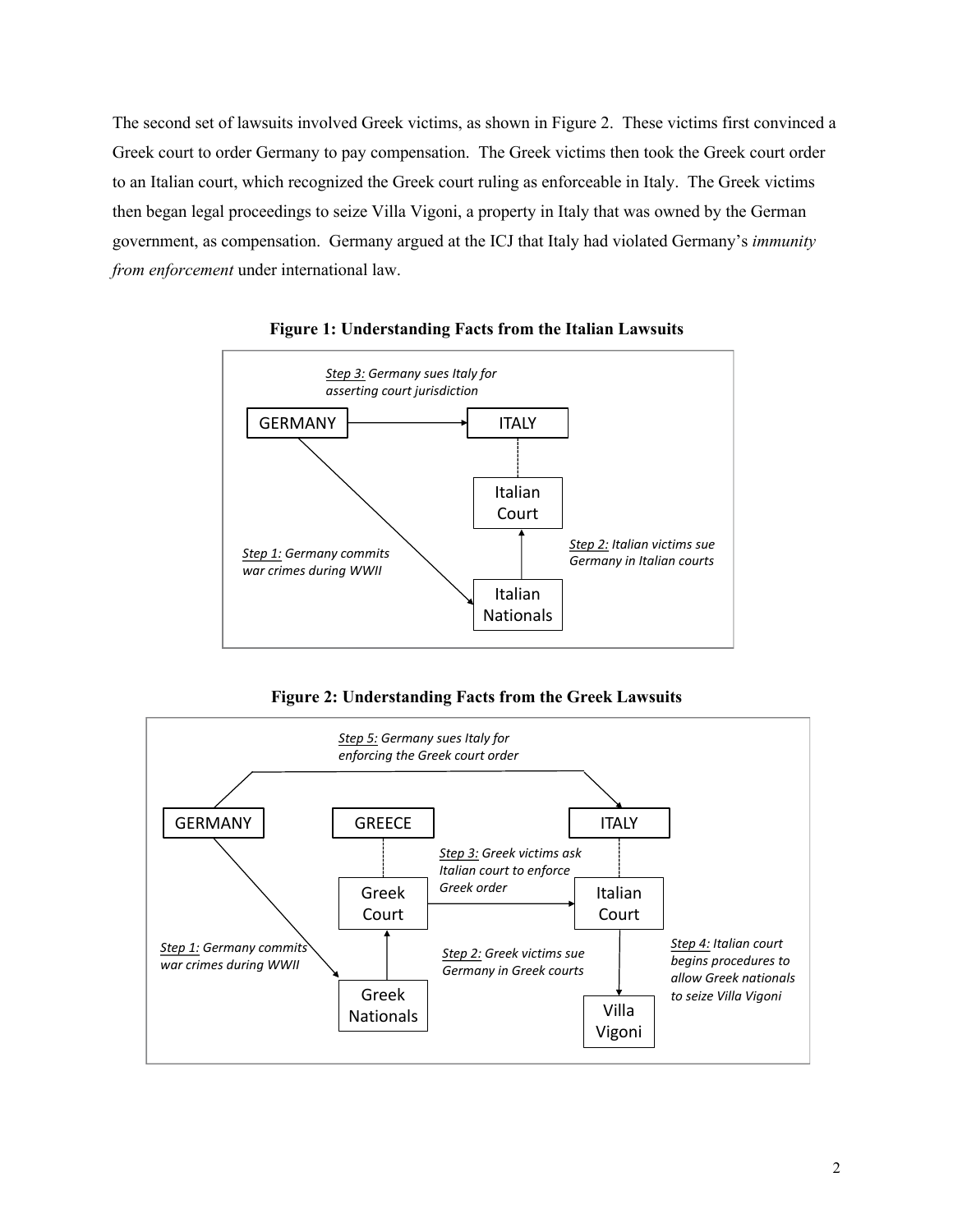Historically, states possessed *absolute sovereign immunity* under customary international law—domestic courts could not assert judicial authority over a foreign state without its consent. Throughout the twentieth century, states slowly began to weaken this protection. Under current practice, most states grant foreign governments *limited sovereign immunity*—they refuse to grant immunity to foreign states if they are engaging in commercial acts, called *acta jure gestionis*. However, most states continue to grant immunity for sovereign acts, called *acta jure imperii*. Drawing a precise line between these two categories is often difficult. However, war crimes would clearly qualify as sovereign acts.

There is currently no binding international treaty on sovereign immunity. However, the International Law Commission began working on a sovereign immunity treaty in the late 1970s. In 2004, a treaty text, called the UN Convention on Jurisdictional Immunities of States and Their Property, was adopted by the UN General Assembly. In 2007, this treaty was opened for signature. The treaty was not in effect at the time of the *Jurisdictional Immunities* case. Yet most portions of this treaty are arguably part of customary international law, given that the treaty reflects widespread state practice and clearly entails matters of legal obligation (*opinio juris*).

#### Relevant Legal Text

UN Convention on Jurisdictional Immunities of States and Their Property  $(2004)^1$ 

## Article 5

A state enjoys immunity, in respect of itself and its property, from the jurisdiction of the courts of another state subject to the provisions of the present Convention.

## Article 6

A state shall give effect to state immunity under Article 5 by refraining from exercising jurisdiction in a proceeding before its courts against another state and to that end shall ensure that its courts determine on their own initiative that the immunity of that other state under Article 5 is respected.

<sup>1</sup> Note that this treaty was not directly binding on the litigants. Rather, it was used by the ICJ as evidence of customary international law.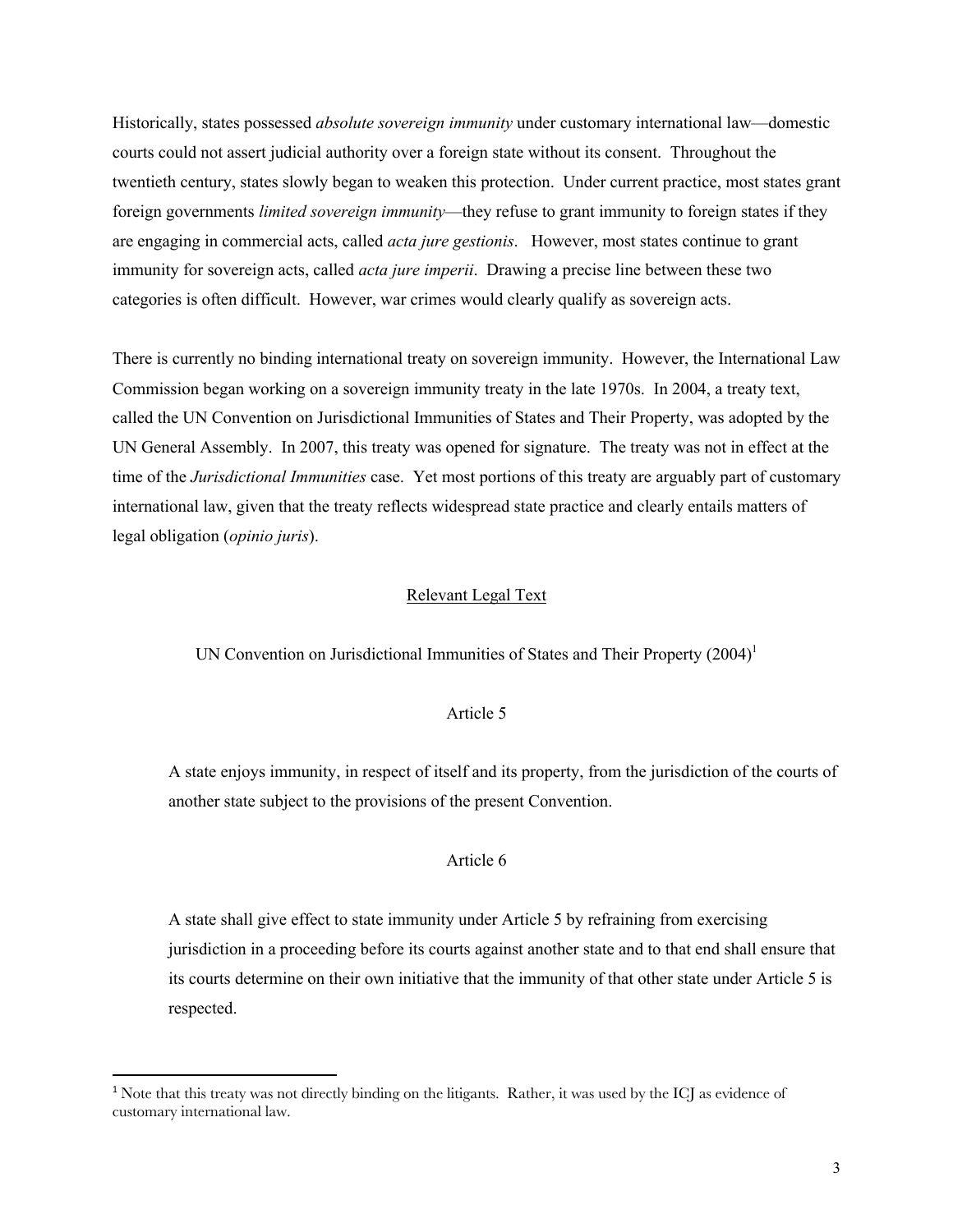### Article 19

No post-judgment measures of constraint, such as attachment, arrest or execution, against property of a state may be taken in connection with a proceeding before a court of another state unless and except to the extent that

(a) the state has expressly consented to the taking of such measures …

(b) the state has allocated or earmarked property for the satisfaction of the claim … [or]

(c) … the property is specifically in use or intended for use by the state for other than

government non-commercial purposes and is in the territory of the state of the forum …

## Judgment

The Court began by summarizing the legal claims of the complainant and respondent.

Germany requests the Court ... to find that Italy has failed to respect the jurisdictional immunity which Germany enjoys under international law by allowing civil claims to be brought against it in the Italian courts, seeking reparation for injuries caused by violations of international humanitarian law committed by the German Reich during the Second World War; [and] that Italy has also violated Germany's immunity by taking measures of constraint against Villa Vigoni, German state property situated in Italian territory ...

Italy, for its part, requests the Court to adjudge Germany's claims to be unfounded and therefore to reject them, apart from the submission regarding the measures of constraint taken against Villa Vigoni, on which point the Respondent indicates to the Court that it would have no objection to the latter ordering it to bring the said measures to an end ...

The Court then provided background information about Germany's actions during World War II towards Italian nationals. It noted that this case did not require it to rule on whether Germany violated international law during World War II. Rather, the Court was asked to rule on whether Italy violated international law by allowing Germany to be sued in Italian domestic courts.

The Court begins by observing that the proceedings in the Italian courts have their origins in acts perpetrated by German armed forces and other organs of the German Reich. Germany has fully acknowledged the "untold suffering inflicted on Italian men and women in particular during

4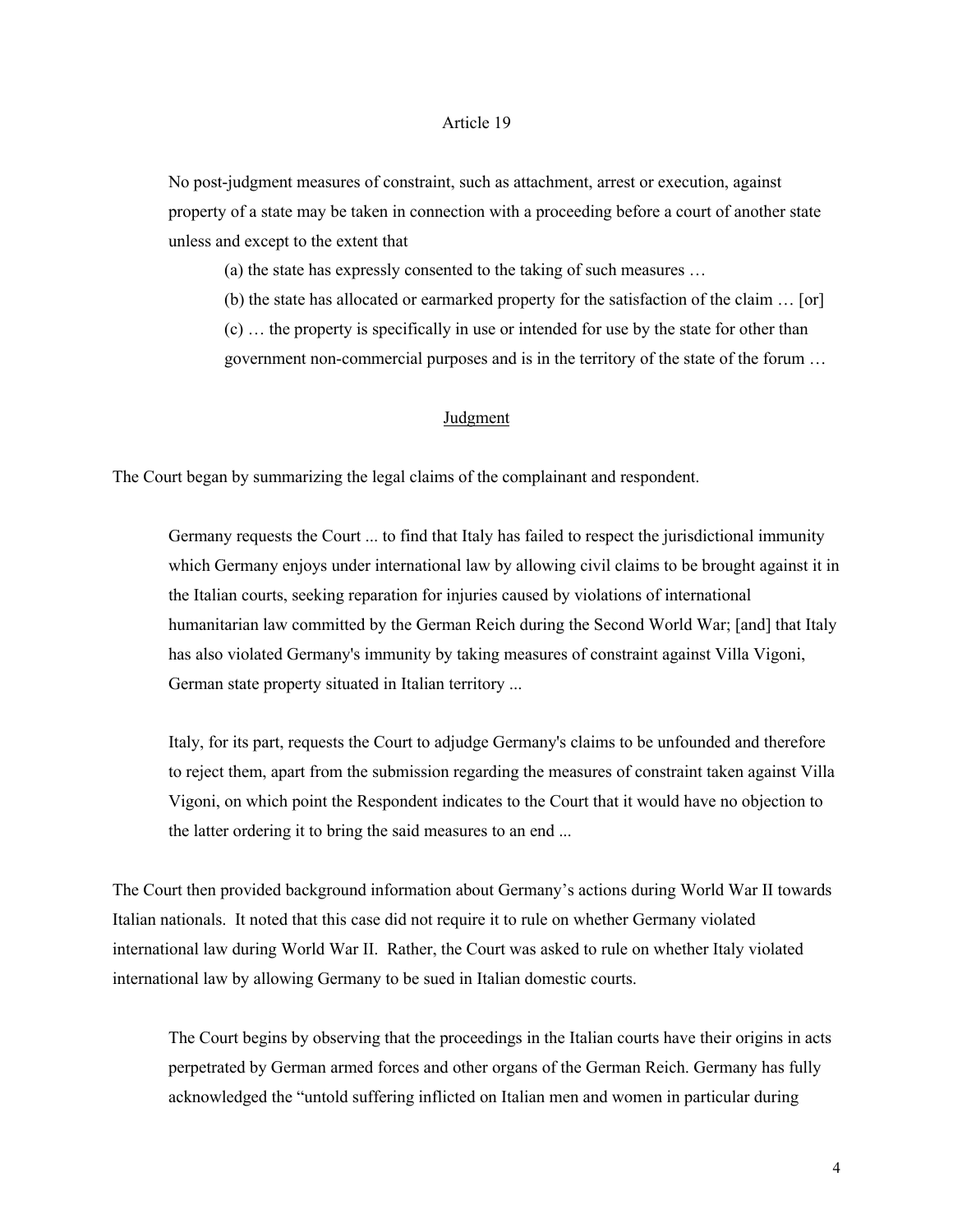massacres, and on former Italian military internees" ..., accepts that these acts were unlawful and stated before this Court that it "is fully aware of [its] responsibility in this regard". The Court considers that the acts in question can only be described as displaying a complete disregard for the "elementary considerations of humanity" ...

However, the Court is not called upon to decide whether these acts were illegal, a point which is not contested. The question for the Court is whether or not, in proceedings regarding claims for compensation arising out of those acts, the Italian courts were obliged to accord Germany immunity. In that context, the Court notes that there is a considerable measure of agreement between the parties regarding the applicable law. In particular, both parties agree that immunity is governed by international law and is not a mere matter of comity.

The Court then described the relevant law for the case. No relevant international treaty was directly binding on the two states. Instead, the Court must rule based on customary international law. It briefly described the components of customary international law.

As between Germany and Italy, any entitlement to immunity can be derived only from customary international law, rather than treaty. Although Germany is one of the eight states parties to the European Convention on State Immunity of 16 May 1972 ... (hereinafter the "European Convention"), Italy is not a party and the Convention is accordingly not binding upon it. Neither state is party to the United Nations Convention on Jurisdictional Immunities of States and Their Property, adopted on 2 December 2004 (hereinafter the "United Nations Convention"), which is not yet in force in any event ...

It follows that the Court must determine ... the existence of "international custom, as evidence of a general practice accepted as law" conferring immunity on states and, if so, what is the scope and extent of that immunity. To do so, it must apply the criteria which it has repeatedly laid down for identifying a rule of customary international law. In particular, as the Court made clear in the *North Sea Continental Shelf* cases, the existence of a rule of customary international law requires that there be "a settled practice" together with *opinio juris* ... In the present context, state practice of particular significance is to be found in the judgments of national courts faced with the question whether a foreign state is immune, the legislation of those states which have enacted statutes dealing with immunity, the claims to immunity advanced by states before foreign courts and the statements made by states, first in the course of the extensive study of the subject by the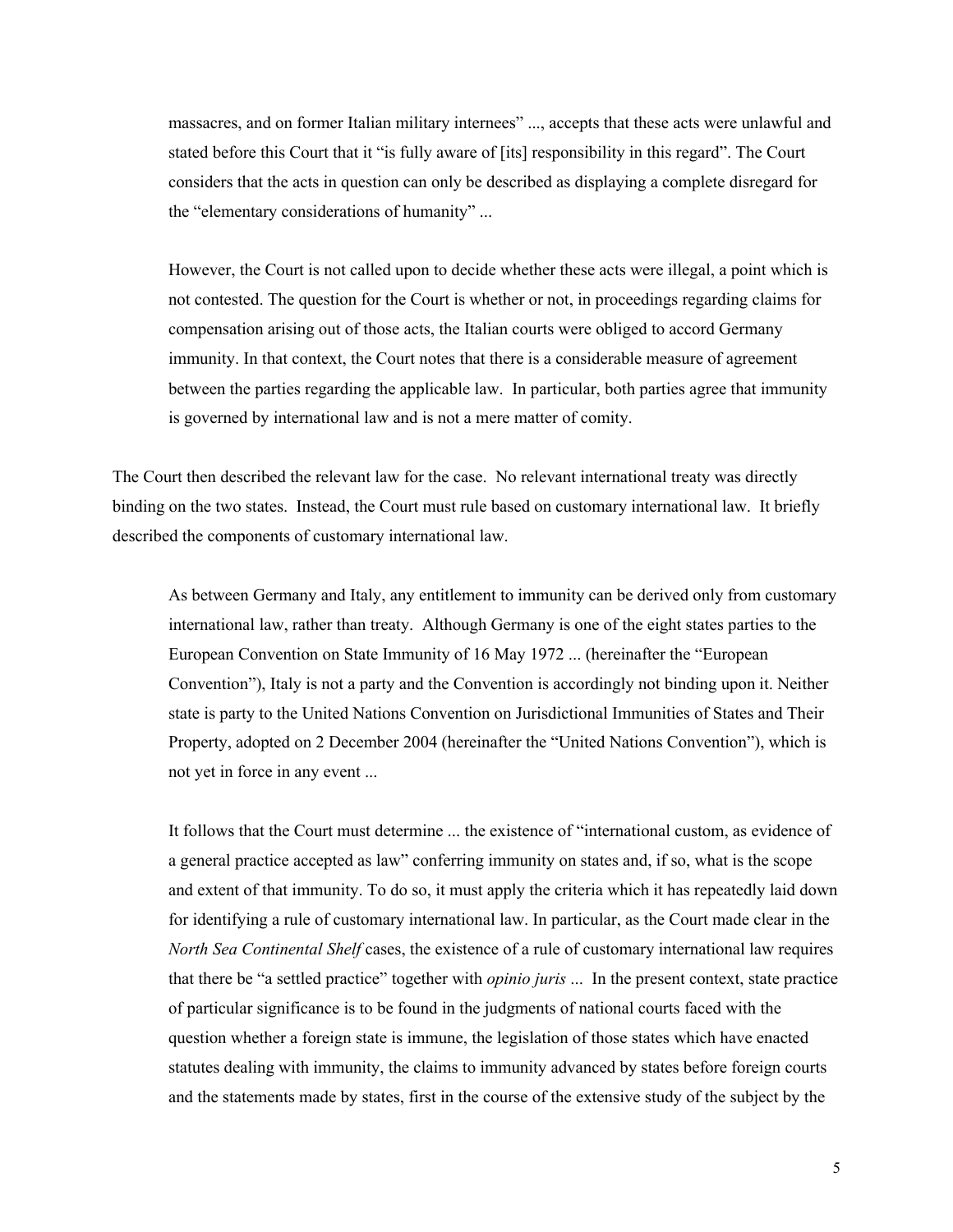International Law Commission and then in the context of the adoption of the United Nations Convention. *Opinio juris* in this context is reflected in particular in the assertion by states claiming immunity that international law accords them a right to such immunity from the jurisdiction of other states; in the acknowledgment, by states granting immunity, that international law imposes upon them an obligation to do so; and, conversely, in the assertion by states in other cases of a right to exercise jurisdiction over foreign states ...

The Court then proceeded to a discussion of the topic of state immunity.

Although there has been much debate regarding the origins of state immunity and the identification of the principles underlying that immunity in the past, the International Law Commission concluded in 1980 that the rule of state immunity had been "adopted as a general rule of customary international law solidly rooted in the current practice of states" ... That conclusion was based upon an extensive survey of state practice and, in the opinion of the Court, is confirmed by the record of national legislation, judicial decisions, assertions of a right to immunity and the comments of states on what became the United Nations Convention. That practice shows that, whether in claiming immunity for themselves or according it to others, states generally proceed on the basis that there is a right to immunity under international law, together with a corresponding obligation on the part of other states to respect and give effect to that immunity.

The Court considers that the rule of state immunity occupies an important place in international law and international relations. It derives from the principle of sovereign equality of states, which ... is one of the fundamental principles of the international legal order. This principle has to be viewed together with the principle that each state possesses sovereignty over its own territory and that there flows from that sovereignty the jurisdiction of the state over events and persons within that territory. Exceptions to the immunity of the state represent a departure from the principle of sovereign equality ...

The Court noted that the complainant and respondent states recognized a difference between commercial acts (*acta jure gestionis*) and sovereign acts (*acta jure imperii*). Both states agreed that Germany's actions during World War II were sovereign acts (*acta jure imperii*). The Court noted that this classification did not imply that Germany's acts were legal.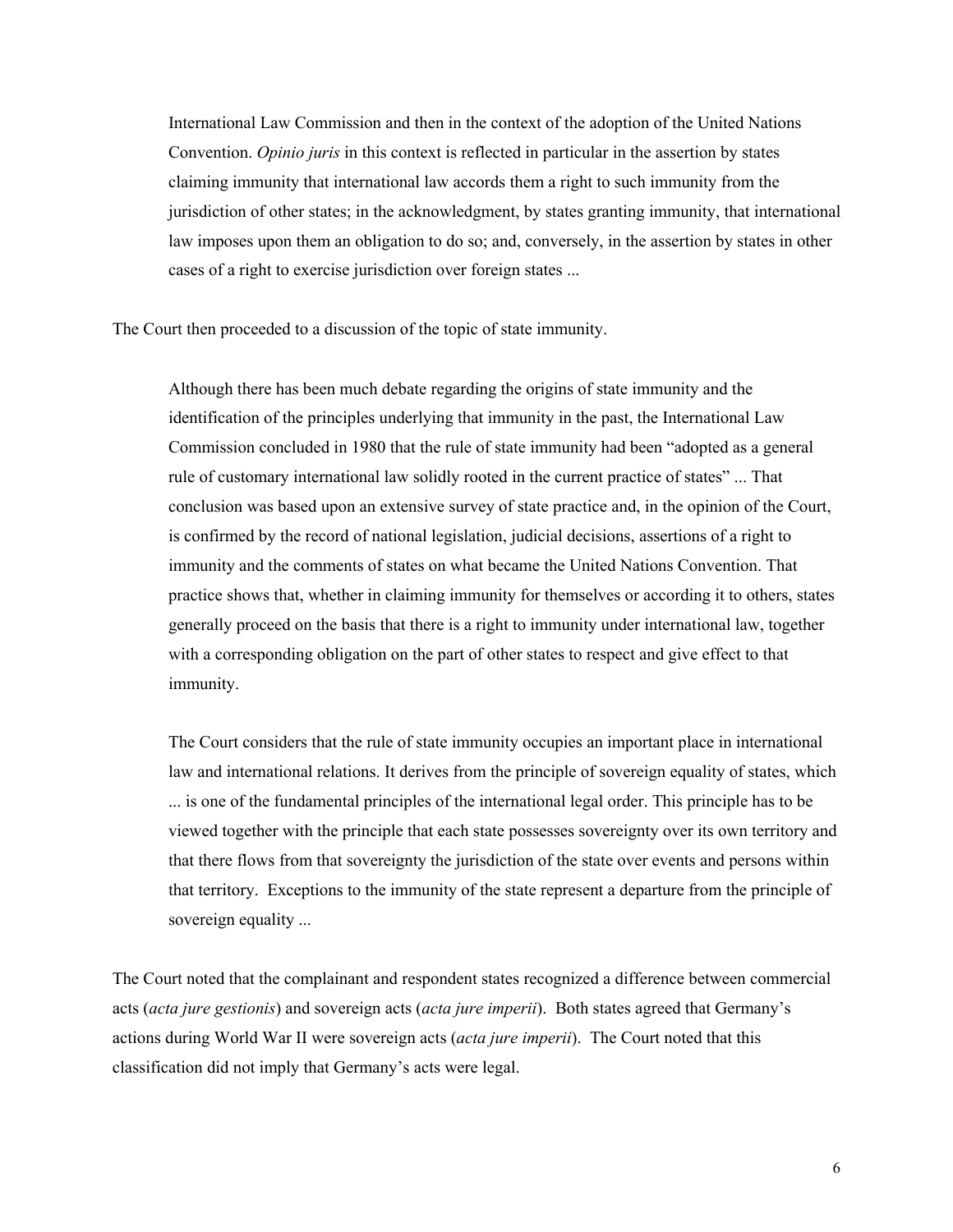Many states (including both Germany and Italy) now distinguish between *acta jure gestionis*, in respect of which they have limited the immunity which they claim for themselves and which they accord to others, and *acta jure imperii* ...

The Court is not called upon to address the question of how international law treats the issue of state immunity in respect of *acta jure gestionis*. The acts of the German armed forces and other state organs which were the subject of the proceedings in the Italian courts clearly constituted *acta jure imperii*. The Court notes that Italy ... recognized that those acts had to be characterized as *acta jure imperii*, notwithstanding that they were unlawful.

The Court considers that the terms "*jure imperii"* and "*jure gestionis"* do not imply that the acts in question are lawful but refer rather to whether the acts in question fall to be assessed by reference to the law governing the exercise of sovereign power (*jus imperii*) or the law concerning non-sovereign activities of a state, especially private and commercial activities (*jus gestionis*). To the extent that this distinction is significant for determining whether or not a state is entitled to immunity from the jurisdiction of another state's courts in respect of a particular act, it has to be applied before that jurisdiction can be exercised, whereas the legality or illegality of the act is something which can be determined only in the exercise of that jurisdiction. Although the present case is unusual in that the illegality of the acts at issue has been admitted by Germany at all stages of the proceedings, the Court considers that this fact does not alter the characterization of those acts as *acta jure imperii*.

Both the complainant and the respondent agreed the international law "generally" gives states immunity for sovereign acts (*acta jure imperii*). However, Italy argued that Germany did not have immunity in the specific circumstances of this case for three reasons.

Both parties agree that states are generally entitled to immunity in respect of *acta jure imperii* ... It is against that background that the Court must approach the question raised by the present proceedings, namely whether that immunity is applicable to acts committed by the armed forces of a state (and other organs of that state acting in co-operation with the armed forces) in the course of conducting an armed conflict. Germany maintains that immunity is applicable and that there is no relevant limitation on the immunity to which a state is entitled in respect of *acta jure imperii*. Italy, in its pleadings before the Court, maintains that Germany is not entitled to immunity in respect of the cases before the Italian courts ...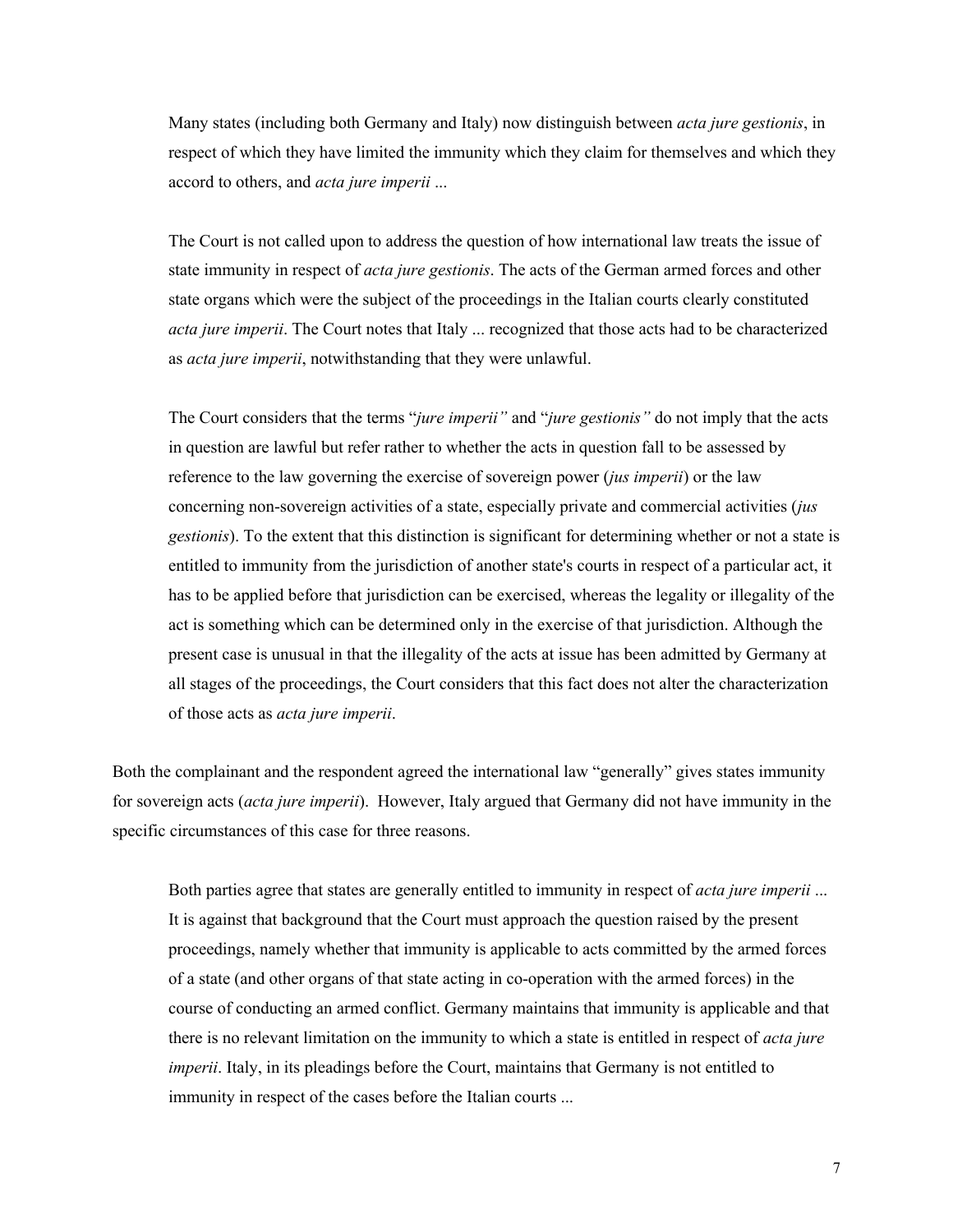[Italy argues] that the denial of immunity [by the Italian courts] was justified on account of the particular nature of the acts forming the subject-matter of the claims before the Italian courts and the circumstances in which those claims were made. There are three strands to this argument. First, Italy contends that the acts which gave rise to the claims constituted serious violations of the principles of international law applicable to the conduct of armed conflict, amounting to war crimes and crimes against humanity. Secondly, Italy maintains that the rules of international law thus contravened were peremptory norms (*jus cogens*). Thirdly, Italy argues that the claimants having been denied all other forms of redress, the exercise of jurisdiction by the Italian courts was necessary as a matter of last resort ...

The Court then examined Italy's first argument: that states are not entitled to immunity for "serious violations of the law of armed conflict." The Court agreed the Germany committed crimes during World War II. However, the Court argues that state practice does not suggest that states lose their sovereign immunity for "serious violations" of human rights or armed conflict law. So the Court rejects Italy's first argument.

The first strand is based upon the proposition that international law does not accord immunity to a state, or at least restricts its right to immunity, when that state has committed serious violations of the law of armed conflict (international humanitarian law as it is more commonly termed today, although the term was not used in 1943–1945). In the present case, the Court has already made clear ... that the actions of the German armed forces and other organs of the German Reich giving rise to the proceedings before the Italian courts were serious violations of the law of armed conflict which amounted to crimes under international law. The question is whether that fact operates to deprive Germany of an entitlement to immunity.

At the outset, however, the Court must observe that the proposition that the availability of immunity will be to some extent dependent upon the gravity of the unlawful act presents a logical problem. Immunity from jurisdiction is an immunity not merely from being subjected to an adverse judgment but from being subjected to the trial process. It is, therefore, necessarily preliminary in nature. Consequently, a national court is required to determine whether or not a foreign state is entitled to immunity as a matter of international law before it can hear the merits of the case brought before it and before the facts have been established. If immunity were to be dependent upon the state actually having committed a serious violation of international human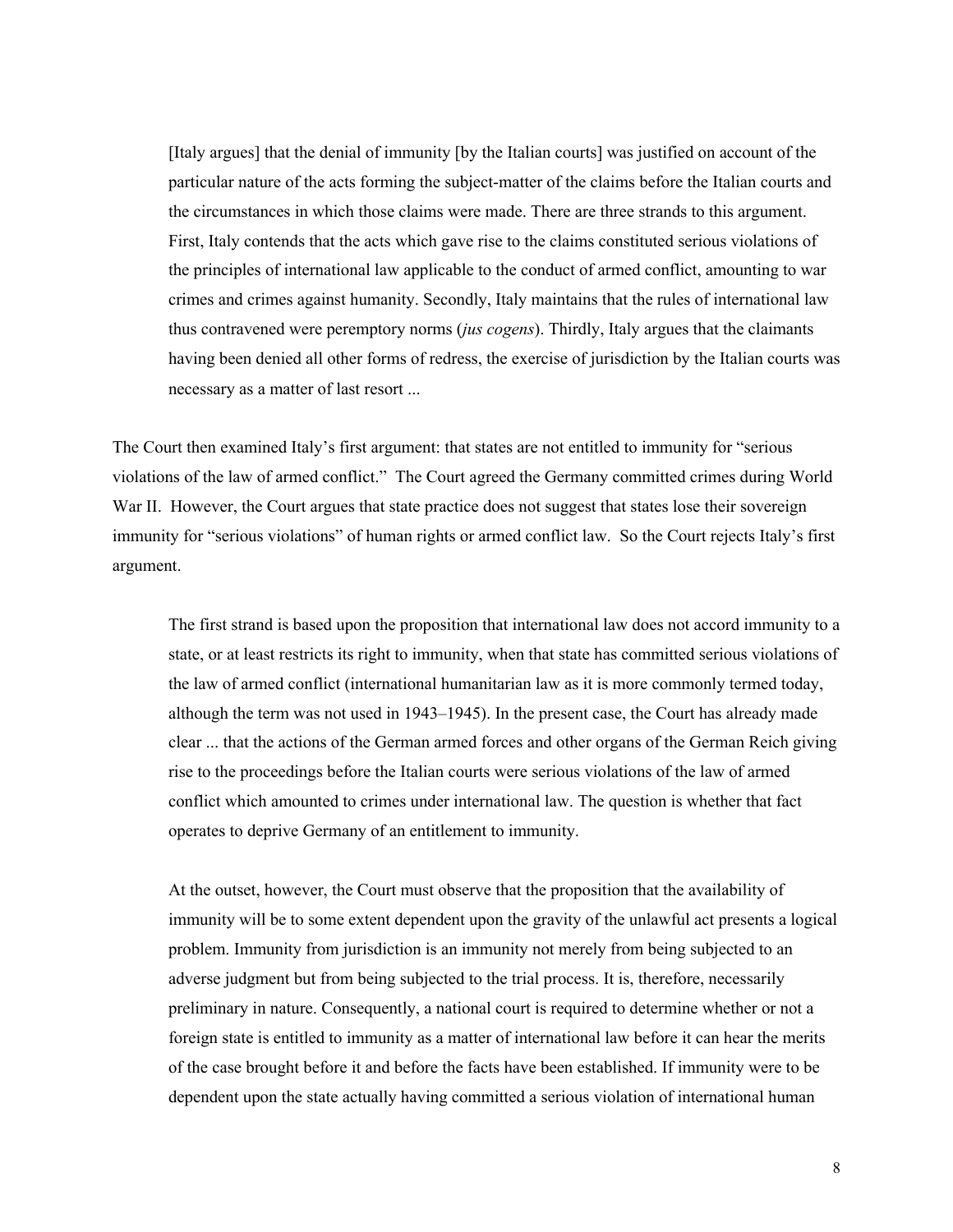rights law or the law of armed conflict, then it would become necessary for the national court to hold an enquiry into the merits in order to determine whether it had jurisdiction. If, on the other hand, the mere allegation that the state had committed such wrongful acts were to be sufficient to deprive the state of its entitlement to immunity, immunity could, in effect be negated simply by skillful construction of the claim.

That said, the Court must nevertheless inquire whether customary international law has developed to the point where a state is not entitled to immunity in the case of serious violations of human rights law or the law of armed conflict. Apart from the decisions of the Italian courts which are the subject of the present proceedings, there is almost no state practice which might be considered to support the proposition that a state is deprived of its entitlement to immunity in such a case ... In addition, there is a substantial body of state practice from other countries which demonstrates that customary international law does not treat a state's entitlement to immunity as dependent upon the gravity of the act of which it is accused or the peremptory nature of the rule which it is alleged to have violated. That practice is particularly evident in the judgments of national courts. Arguments to the effect that international law no longer required state immunity in cases of allegations of serious violations of international human rights law, war crimes or crimes against humanity have been rejected ...

Italy itself appeared to demonstrate uncertainty about this aspect of its case. Italy commented,

Italy is aware of the view according to which war crimes and crimes against humanity could not be considered to be sovereign acts for which the state is entitled to invoke the defence of sovereign immunity . . . While Italy acknowledges that in this area the law of state immunity is undergoing a process of change, it also recognizes that it is not clear at this stage whether this process will result in a new general exception to immunity-- namely a rule denying immunity with respect to every claim for compensation arising out [of] international crimes ...

With reference to national legislation, Italy referred to an amendment to the United States Foreign Sovereign Immunities Act, first adopted in 1996. That amendment withdraws immunity for certain specified acts (for example, torture and extra-judicial killings) if allegedly performed by a state which the United States government has "designated as a state sponsor of terrorism" ... The Court notes that this amendment has no counterpart in the legislation of other states. None of the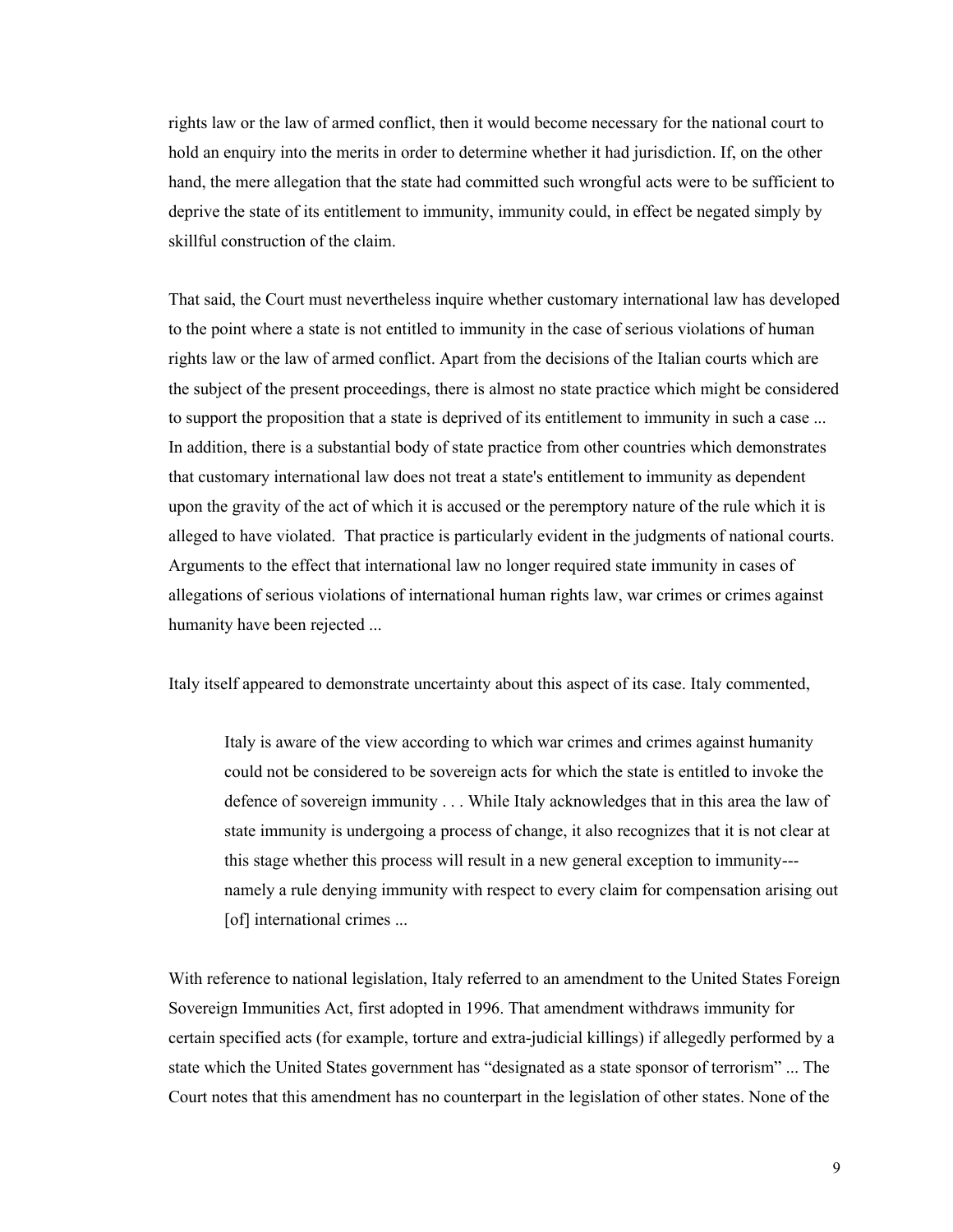states which has enacted legislation on the subject of state immunity has made provision for the limitation of immunity on the grounds of the gravity of the acts alleged.

It is also noticeable that there is no limitation of state immunity by reference to the gravity of the violation or the peremptory character of the rule breached in ... the United Nations Convention ... The absence of any such provision ... is particularly significant, because the question whether such a provision was necessary was raised at the time that the text of what became the Convention was under consideration ... The Court considers that this history indicates that, at the time of adoption of the United Nations Convention in 2004, states did not consider that customary international law limited immunity in the manner now suggested by Italy.

The European Court of Human Rights has not accepted the proposition that states are no longer entitled to immunity in cases regarding serious violations of international humanitarian law or human rights law ...

The Court concludes that, under customary international law as it presently stands, a state is not deprived of immunity by reason of the fact that it is accused of serious violations of international human rights law or the international law of armed conflict. In reaching that conclusion, the Court must emphasize that it is addressing only the immunity of the state itself from the jurisdiction of the courts of other states; the question of whether, and if so to what extent, immunity might apply in criminal proceedings against an official of the state is not in issue in the present case.

The Court then examined Italy's second argument: that states are not entitled to immunity for violations of peremptory norms (*jus cogens*). The Court discusses the meaning of peremptory norms and argues that sovereign immunity is not a "derogation" from a peremptory norm or from an obligation to make reparation for a legal violation. Additionally, the Court finds no state practice to support Italy's claim. The Court therefore rejects Italy's second argument.

The Court now turns to the second strand in Italy's argument, which emphasizes the *jus cogens* status of the rules which were violated by Germany during the period 1943--1945. This strand of the argument rests on the premise that there is a conflict between *jus cogens* rules forming part of the law of armed conflict and according immunity to Germany. Since *jus cogens* rules always prevail over any inconsistent rule of international law, whether contained in a treaty or in customary international law, so the argument runs, and since the rule which accords one state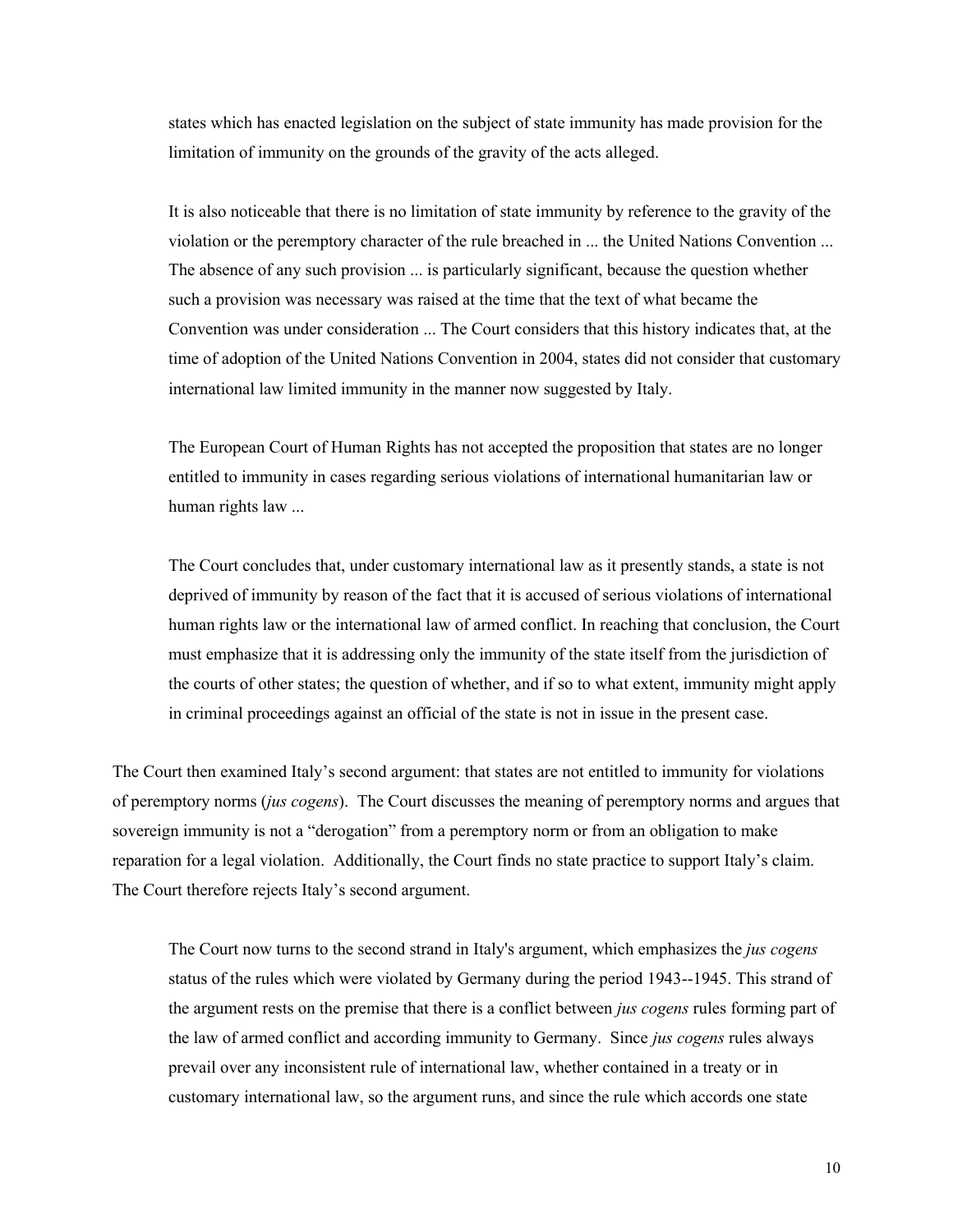immunity before the courts of another does not have the status of *jus cogens*, the rule of immunity must give way.

This argument therefore depends upon the existence of a conflict between a rule, or rules, of *jus cogens*, and the rule of customary law which requires one state to accord immunity to another. In the opinion of the Court, however, no such conflict exists. Assuming for this purpose that the rules of the law of armed conflict which prohibit the murder of civilians in occupied territory, the deportation of civilian inhabitants to slave labour and the deportation of prisoners of war to slave labour are rules of *jus cogens*, there is no conflict between those rules and the rules on state immunity. The two sets of rules address different matters. The rules of state immunity are procedural in character and are confined to determining whether or not the courts of one state may exercise jurisdiction in respect of another state. They do not bear upon the question whether or not the conduct in respect of which the proceedings are brought was lawful or unlawful ... For the same reason, recognizing the immunity of a foreign state in accordance with customary international law does not amount to recognizing as lawful a situation created by the breach of a *jus cogens* rule, or rendering aid and assistance in maintaining that situation ...

In the present case, the violation of the rules prohibiting murder, deportation and slave labour took place in the period 1943–1945. The illegality of these acts is openly acknowledged by all concerned. The application of rules of state immunity to determine whether or not the Italian courts have jurisdiction to hear claims arising out of those violations cannot involve any conflict with the rules which were violated. Nor is the argument strengthened by focusing upon the duty of the wrongdoing state to make reparation, rather than upon the original wrongful act. The duty to make reparation is a rule which exists independently of those rules which concern the means by which it is to be effected. The law of state immunity concerns only the latter; a decision that a foreign state is immune no more conflicts with the duty to make reparation than it does with the rule prohibiting the original wrongful act. Moreover, against the background of a century of practice in which almost every peace treaty or post-war settlement has involved either a decision not to require the payment of reparations or the use of lump sum settlements and set-offs, it is difficult to see that international law contains a rule requiring the payment of full compensation to each and every individual victim as a rule accepted by the international community of states as a whole as one from which no derogation is permitted.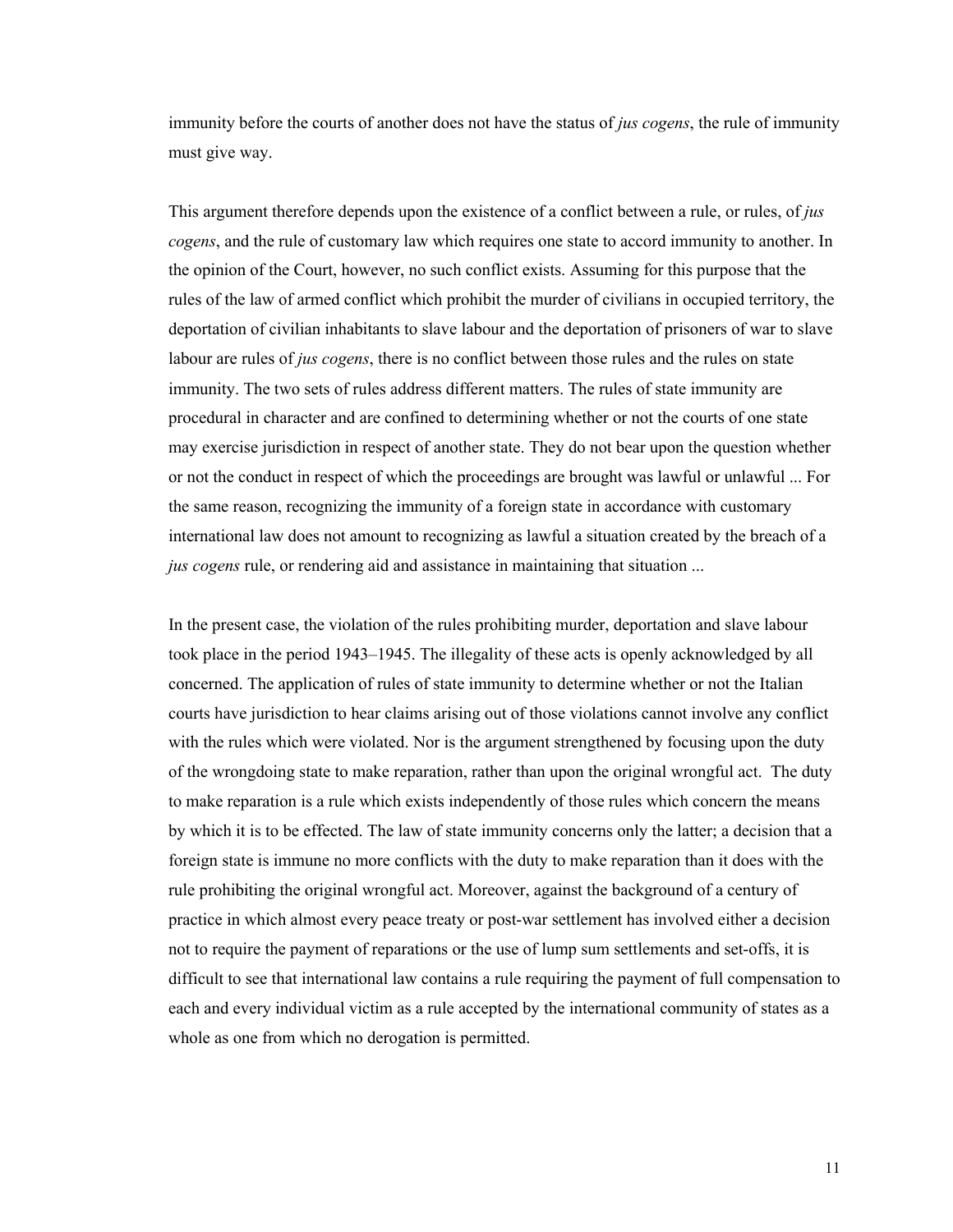To the extent that it is argued that no rule which is not of the status of *jus cogens* may be applied if to do so would hinder the enforcement of a *jus cogens* rule, even in the absence of a direct conflict, the Court sees no basis for such a proposition. A *jus cogens* rule is one from which no derogation is permitted but the rules which determine the scope and extent of jurisdiction and when that jurisdiction may be exercised do not derogate from those substantive rules which possess *jus cogens* status, nor is there anything inherent in the concept of *jus cogens* which would require their modification or would displace their application ...

In addition, this argument about the effect of *jus cogens* displacing the law of state immunity has been rejected by the national courts ... The judgments of the Italian courts which are the subject of the present proceedings are the only decisions of national courts to have accepted the reasoning on which this part of Italy's second argument is based. Moreover, none of the national legislation on state immunity ... has limited immunity in cases where violations of *jus cogens* are alleged.

Accordingly, the Court concludes that even on the assumption that the proceedings in the Italian courts involved violations of *jus cogens* rules, the applicability of the customary international law on state immunity was not affected.

Finally, the Court examined Italy's third argument: that states are not entitled to immunity when victims cannot secure compensation using other means. However, the Court argues that no state practice supports Italy's third argument. The Court therefore rejects it.

The third and final strand of the Italian argument is that the Italian courts were justified in denying Germany the immunity to which it would otherwise have been entitled, because all other attempts to secure compensation for the various groups of victims involved in the Italian proceedings had failed. Germany's response is that in the aftermath of the Second World War it made considerable financial and other sacrifices by way of reparation in the context of a complex series of inter-state arrangements under which, reflecting the economic realities of the time, no Allied state received compensation for the full extent of the losses which its people had suffered ...

The Court notes that Germany has taken significant steps to ensure that a measure of reparation was made to Italian victims of war crimes and crimes against humanity. Nevertheless, Germany decided to exclude from the scope of its national compensation scheme most of the claims by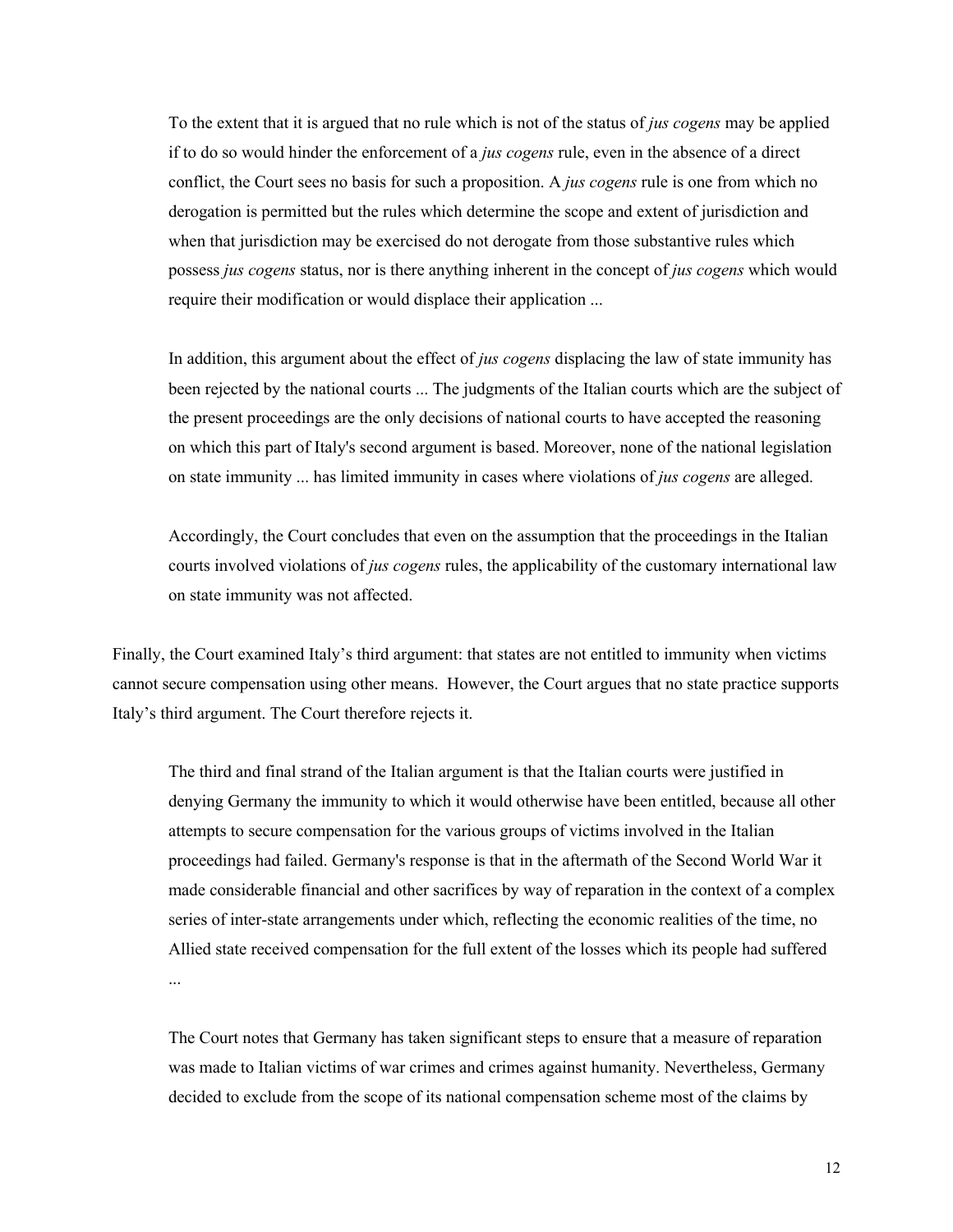Italian military internees on the ground that prisoners of war were not entitled to compensation for forced labour ... The overwhelming majority of Italian military internees were, in fact, denied treatment as prisoners of war by the Nazi authorities ...

The Court cannot accept Italy's contention that the alleged shortcomings in Germany's provisions for reparation to Italian victims entitled the Italian courts to deprive Germany of jurisdictional immunity. The Court can find no basis in the state practice from which customary international law is derived that international law makes the entitlement of a state to immunity dependent upon the existence of effective alternative means of securing redress. Neither in the national legislation on the subject, nor in the jurisprudence of the national courts which have been faced with objections based on immunity, is there any evidence that entitlement to immunity is subjected to such a precondition. States also did not include any such condition in ... the United Nations Convention ...

The Court therefore rejects Italy's argument that Germany could be refused immunity on this basis.

The Court notes that the Italian governments can continued negotiations with Germany to seek remedies for Italian nationals. However, the Court concludes that Germany is immune from the jurisdiction of Italian domestic courts.

In coming to this conclusion, the Court is not unaware that the immunity from jurisdiction of Germany in accordance with international law may preclude judicial redress for the Italian nationals concerned. It considers however that the claims [in the domestic lawsuits against Germany] could be the subject of further negotiation involving the two states concerned, with a view to resolving the issue ...

The Court therefore holds that the action of the Italian courts in denying Germany the immunity to which the Court has held it was entitled under customary international law constitutes a breach of the obligations [that Italy owed] to Germany ...

The Court then noted that several Greek nationals—who had sued Germany in Greek domestic courts were attempting to enforce a Greek judgment by seizing Villa Vigoni. The Court finds that Villa Vigoni is not a property being used for commercial purposes. Therefore, the Court argues, the property is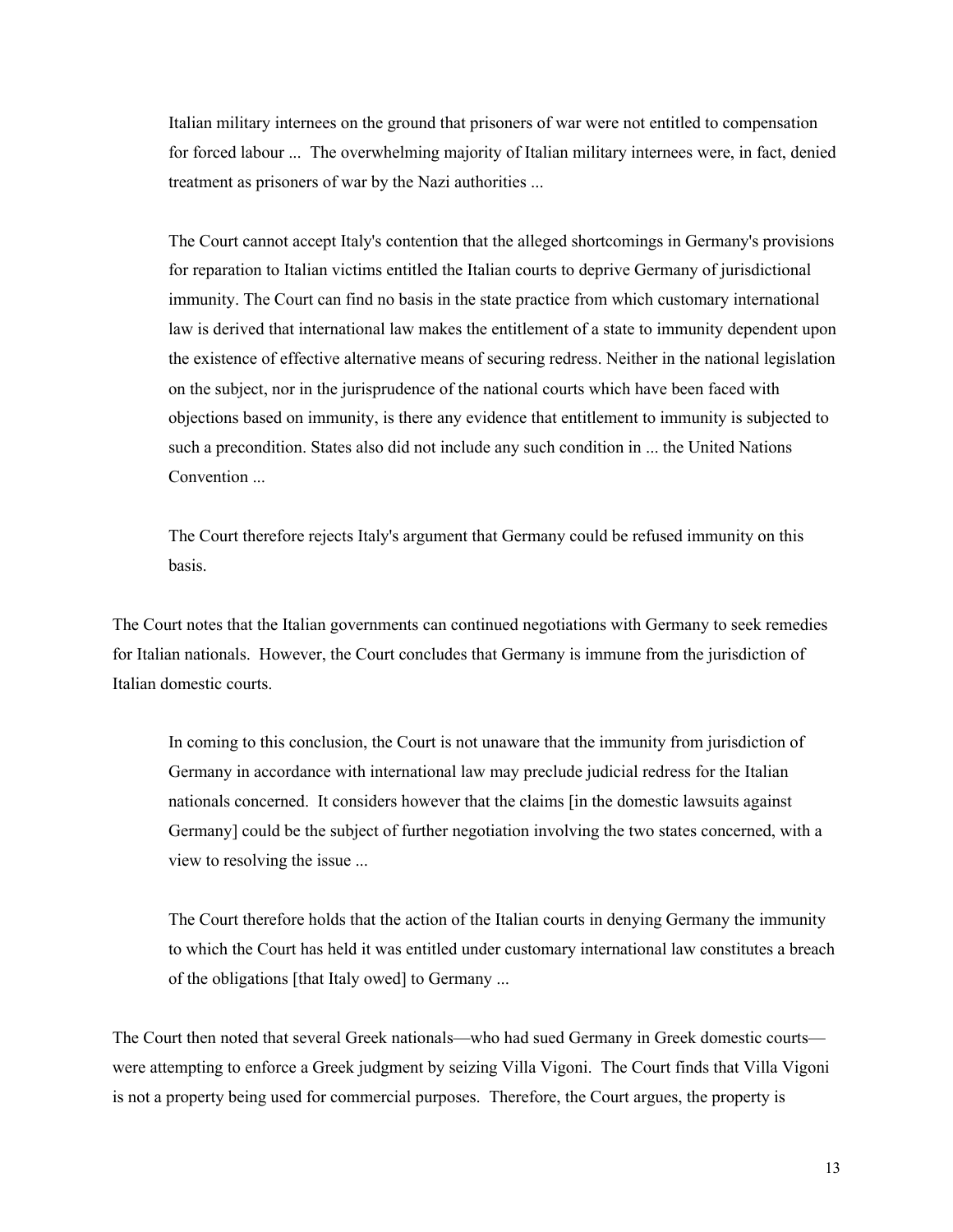immune from execution. That is, Italian courts may not allow Greek nations to seize the Villa Vigoni using Italian court procedures.

[In] 2007, certain Greek claimants [made] a legal charge against Villa Vigoni, a property of the German state located near Lake Como ... Germany argued before the Court that such a measure of constraint violates the immunity from enforcement to which it is entitled under international law … Before considering whether the claims of the Applicant on this point are well-founded, the Court observes that the immunity from enforcement enjoyed by states in regard to their property situated on foreign territory goes further than the jurisdictional immunity enjoyed by those same states before foreign courts. Even if a judgment has been lawfully rendered against a foreign state, in circumstances such that the latter could not claim immunity from jurisdiction, it does not follow *ipso facto* that the state against which judgment has been given can be the subject of measures of constraint on the territory of the forum state or on that of a third state, with a view to enforcing the judgment in question. Similarly, any waiver by a state of its jurisdictional immunity before a foreign court does not in itself mean that that state has waived its immunity from enforcement as regards property belonging to it situated in foreign territory.

The rules of customary international law governing immunity from enforcement and those governing jurisdictional immunity ... are distinct, and must be applied separately ...

In support of its claim on the point under discussion here, Germany cited the rules set out in Article 19 of the United Nations Convention. That Convention has not entered into force, but in Germany's view it codified, in relation to the issue of immunity from enforcement, the existing rules under general international law. Its terms are therefore said to be binding, inasmuch as they reflect customary law on the matter ...

It suffices for the Court to find that there is at least one condition that has to be satisfied before any measure of constraint may be taken against property belonging to a foreign state: that the property in question must be in use for an activity not pursuing government non-commercial purposes, or that the state which owns the property has expressly consented to the taking of a measure of constraint, or that that state has allocated the property in question for the satisfaction of a judicial claim ...